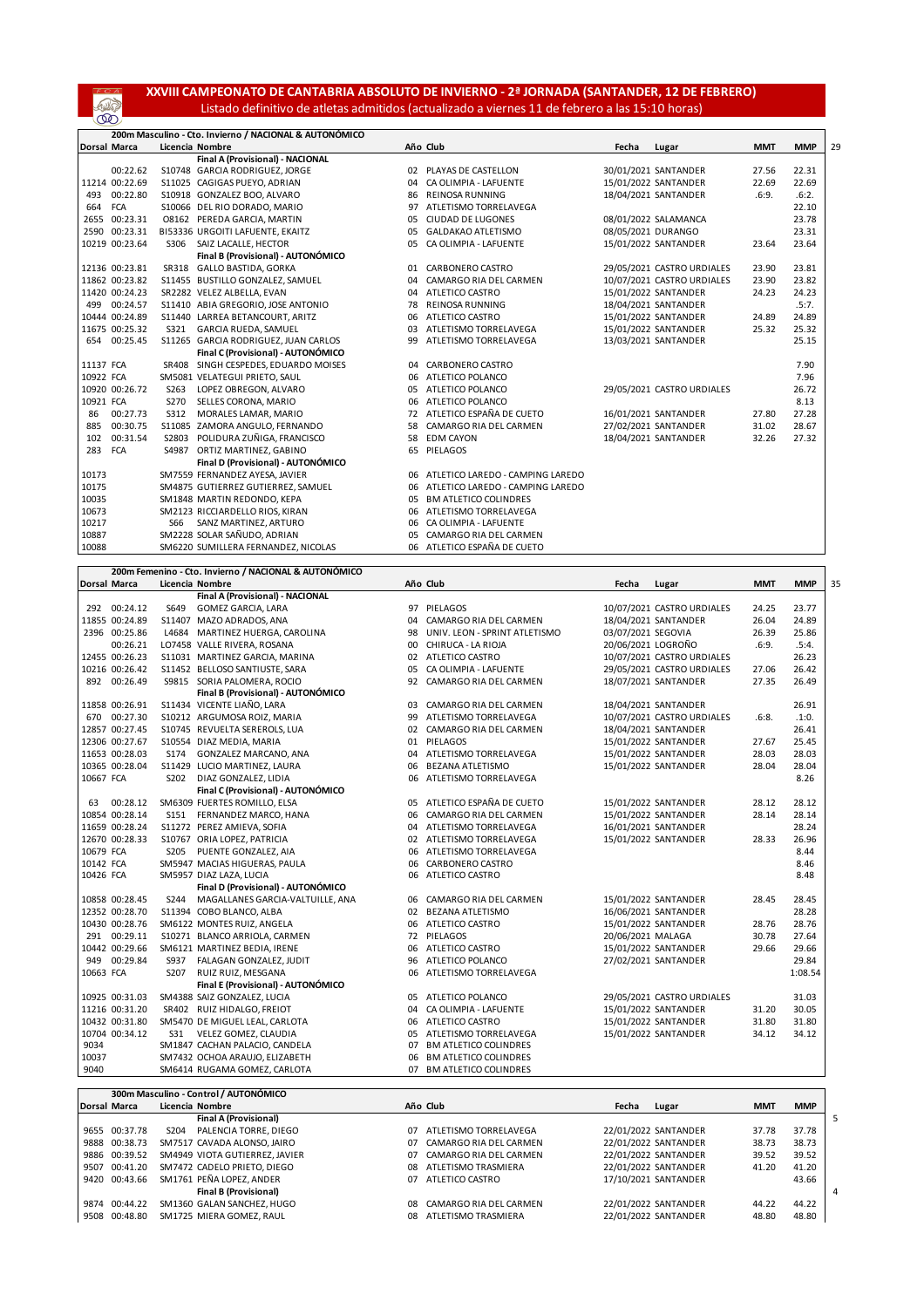| 9213                                                                 |            | SM2223 PEREZ ARANAGA, JUAN                                     |    | 08 CA OLIMPIA - LAFUENTE                |                   |                                              |            |                            |
|----------------------------------------------------------------------|------------|----------------------------------------------------------------|----|-----------------------------------------|-------------------|----------------------------------------------|------------|----------------------------|
| 9444                                                                 |            | S11448 SUAREZ-VALDES GARCIA, PABLO                             |    | 07 ATLETICO CASTRO                      |                   |                                              |            |                            |
|                                                                      |            |                                                                |    |                                         |                   |                                              |            |                            |
| Dorsal Marca                                                         |            | 300m Sub16 Femenino - Control / AUTONÓMICO<br>Licencia Nombre  |    | Año Club                                | Fecha             | Lugar                                        | <b>MMT</b> | <b>MMP</b>                 |
|                                                                      |            | <b>Final A (Provisional)</b>                                   |    |                                         |                   |                                              |            |                            |
| 9926 00:44.07                                                        |            | S271 SELLES CORONA, NURIA                                      |    | 07 ATLETICO POLANCO                     |                   | 30/05/2021 SANTANDER                         | 44.08      | 44.07                      |
| 9669 00:44.26                                                        |            | S255 SANTOS PELAYO, PAULA                                      |    | 07 ATLETISMO TORRELAVEGA                |                   | 17/10/2021 SANTANDER                         | 45.11      | 44.26                      |
| 99<br>00:44.58                                                       |            | SM5662 SAN JOSE MOLINERO, LAURA                                | 08 | ATLETICO ESPAÑA DE CUETO                |                   | 22/01/2022 SANTANDER                         | 44.58      | 44.58                      |
| 00:45.58<br>84                                                       |            | SM5367 MORALES GONZALEZ, SOFIA                                 |    | 07 ATLETICO ESPAÑA DE CUETO             |                   | 30/05/2021 SANTANDER                         |            | 45.58                      |
| 9928 00:45.74                                                        |            | S261 HUSILLOS RODRIGUEZ, VALERIA                               |    | 08 ATLETICO POLANCO                     |                   | 22/01/2022 SANTANDER                         | 45.74      | 45.74                      |
| 9850 00:47.00                                                        |            | SM7506 ALGORRI RUIZ, ANGELA                                    |    | 08 CAMARGO RIA DEL CARMEN               |                   | 22/01/2022 SANTANDER                         | 47.00      | 47.00                      |
| 9853 00:47.64                                                        |            | S10913 FERNANDEZ MARTIN, NAYARA                                |    | 07 CAMARGO RIA DEL CARMEN               |                   | 30/05/2021 SANTANDER                         | 48.42      | 47.64                      |
|                                                                      |            | <b>Final B (Provisional)</b>                                   |    |                                         |                   |                                              |            |                            |
| 9723 00:48.36                                                        |            | SM6933 GONZALEZ RUIZ, PAULA                                    |    | 07 ATLETICO CORRALES - JOSE PEÑA LASTRA |                   | 30/01/2021 SANTANDER                         |            | 48.36                      |
| 9957 00:49.27                                                        |            | SM6156 ORTIZ PASTOR, LUCIA                                     |    | 07 INFICANT - VILLA DE NOJA             |                   | 22/01/2022 SANTANDER                         | 49.27      | 49.27                      |
| 9098                                                                 |            | SM2024 CASTANEDO PRIETO, SANDRA                                |    | 07 ATLETICO ESPAÑA DE CUETO             |                   |                                              |            |                            |
| 88                                                                   |            | SM4939 GOMEZ CARDABA, DANIELA                                  |    | 07 ATLETICO ESPAÑA DE CUETO             |                   |                                              |            |                            |
| 9925                                                                 |            | S274 SECADA BLANCO, LUCIA                                      |    | 07 ATLETICO POLANCO                     |                   |                                              |            |                            |
| 9099                                                                 |            | SM1710 SOMARRIBA LEGUIZAMON, ALEJANDRA                         |    | 07 ATLETICO ESPAÑA DE CUETO             |                   |                                              |            |                            |
|                                                                      |            | Final C (Provisional)                                          |    |                                         |                   |                                              |            |                            |
| 9203                                                                 |            | SM2131 ASENSIO NAVA, IVANA                                     | 08 | CA OLIMPIA - LAFUENTE                   |                   |                                              |            |                            |
| 9931                                                                 |            | SM7411 FERNANDEZ RUIZ, VICTORIA                                | 08 | ATLETICO POLANCO                        |                   |                                              |            |                            |
| 9202                                                                 |            | SM2132 MARTINEZ GARCIA, NORA                                   |    | 08 CA OLIMPIA - LAFUENTE                |                   |                                              |            |                            |
| 9419                                                                 |            | SM6512 MORALES AYALA, NEREA                                    | 08 | ATLETICO CASTRO                         |                   |                                              |            |                            |
| 9209                                                                 |            | SM7350 MUÑOZ REGATO, ADRIANA                                   | 08 | CA OLIMPIA - LAFUENTE                   |                   |                                              |            |                            |
| 9417                                                                 |            | SM7028 RODRIGUEZ QUINTANA, ANDREA                              | 08 | ATLETICO CASTRO                         |                   |                                              |            |                            |
|                                                                      |            | 800m Masculino - Cto. Invierno / NACIONAL & AUTONÓMICO         |    |                                         |                   |                                              |            |                            |
| <b>Dorsal Marca</b>                                                  |            | Licencia Nombre<br>Final A (Provisional) - NACIONAL            |    | Año Club                                | Fecha             | Lugar                                        | <b>MMT</b> | <b>MMP</b>                 |
| 884 02:00.88                                                         |            |                                                                | 00 | CALAGURRIS ATLETICO                     |                   |                                              | 2:00.88    | 2:00.88                    |
|                                                                      |            | LO7337 CRISTOBAL BLAZQUEZ, PABLO<br>S11075 SANZ CASTAÑO, JORGE | 04 | CAMARGO RIA DEL CARMEN                  |                   | 22/01/2022 SANTANDER<br>13/02/2021 SANTANDER |            | 2:06.73 2:01.70            |
| 199 02:02.17                                                         |            | S10967 BARRIO LORES, RUBEN                                     |    | 77 ATLETICO LAREDO - CAMPING LAREDO     |                   | 06/02/2021 SANTANDER                         |            | 2:00.78                    |
| 11867 02:02.06<br>11861 02:04.87                                     |            |                                                                | 04 | CAMARGO RIA DEL CARMEN                  |                   | 30/06/2021 SANTANDER                         |            | 2:06.41 2:04.87            |
|                                                                      | S276       | S11143 BUSTAMANTE RUIZ, RODRIGO<br>NUÑEZ BENEITEZ, YERAY       |    | 02 CARBONERO CASTRO                     |                   | 30/06/2021 SANTANDER                         |            | 2:05.83                    |
|                                                                      | <b>S38</b> | LERENA QUINTANA, DAVID                                         | 04 | CAMARGO RIA DEL CARMEN                  |                   | 22/01/2022 SANTANDER                         |            | 2:08.07 2:08.07            |
| 235 02:11.24                                                         | S265       | PEREZ ABASCAL, ANTONIO                                         | 84 | CARCOBA - RIBAMONTAN AL MAR             |                   | 16/06/2021 SANTANDER                         |            | 2:11:24                    |
|                                                                      |            | S116 ATTAOUI, ZOUHAIR                                          | 04 | ATLETISMO TORRELAVEGA                   |                   | 22/01/2022 SANTANDER                         |            | 2:11.72 2:11.72            |
| 12137 02:05.83<br>11864 02:08.07<br>11686 02:11.72<br>12659 02:13.93 |            | S11304 ALONSO LAGUILLO, IVAN                                   | 02 | ATLETISMO TORRELAVEGA                   |                   | 10/04/2021 SANTANDER                         |            | 2:14.02 2:13.93            |
|                                                                      | S146       | ARCE BLANCO, JOSE ANTONIO                                      | 05 | CAMARGO RIA DEL CARMEN                  |                   | 22/01/2022 SANTANDER                         |            | 2:14.30 2:14.30            |
|                                                                      |            | Final B (Provisional) - AUTONÓMICO                             |    |                                         |                   |                                              |            |                            |
| 105 02:18.15                                                         |            | S9373 CONCHA PEREZ, FELIX                                      | 78 | <b>EDM CAYON</b>                        |                   | 29/05/2021 CASTRO URDIALES                   |            | 2:24.64 2:18.15            |
| 10866 02:14.30<br>10870 02:25.14                                     | S150       | DIEGO MILLARES, RUBEN                                          | 05 | CAMARGO RIA DEL CARMEN                  |                   | 22/01/2022 SANTANDER                         |            | 2:25.14 2:25.14            |
| 237 03:00.84                                                         |            | S11082 FERNANDEZ TORRE, JOSE LUIS                              | 53 | CARCOBA - RIBAMONTAN AL MAR             |                   | 22/01/2022 SANTANDER                         |            | 3:00.84 2:43.53            |
| 83                                                                   |            | SM4422 ARCO GOÑI, MARCOS                                       | 06 | ATLETICO ESPAÑA DE CUETO                |                   |                                              |            |                            |
| 12865                                                                |            | SR417 SOLAR SAÑUDO, ALEJANDRO                                  | 00 | CAMARGO RIA DEL CARMEN                  |                   |                                              |            |                            |
|                                                                      |            |                                                                |    |                                         |                   |                                              |            |                            |
|                                                                      |            | 800m Femenino - Cto. Invierno / NACIONAL & AUTONÓMICO          |    |                                         |                   |                                              |            |                            |
|                                                                      |            | Licencia Nombre<br>Final A (Provisional) - NACIONAL            |    | Año Club                                | Fecha             | Lugar                                        | <b>MMT</b> | <b>MMP</b>                 |
|                                                                      |            | BI52632 BARCENA GUARROTXENA, ANE                               |    | 01 GALDAKAO ATLETISMO                   |                   | 06/02/2022 SAN SEBASTIAN                     |            | 2:21.07                    |
| Dorsal Marca<br>1475 02:18.70                                        | S795       |                                                                | 96 | PIELAGOS                                |                   |                                              |            |                            |
| 271 02:22.24                                                         |            | CAÑIZO GONZALEZ, VALVANUZ<br>L4684 MARTINEZ HUERGA, CAROLINA   | 98 | UNIV. LEON - SPRINT ATLETISMO           | 26/06/2021 GETAFE | 24/04/2021 ZARAGOZA                          |            | 2:29.17 2:13.33<br>2:22.58 |
| 2396 02:22.58<br>11444 02:35.59                                      |            | S257 CULLA FERNANDEZ, ANA                                      |    | 04 ATLETICO CASTRO                      |                   | 30/06/2021 SANTANDER                         |            | 2:37.64 2:35.59            |

|           | $\sim$ $\sim$  |      | LTUUT IIIAIIIIILLEIIULIIUA. CAIIULIIIA |     | <b>טואוכו ואוואו הכ־יוט בער ביוט אויט</b> | 27/07/2021 LAIMOULA        |         | 2.22.30         |  |
|-----------|----------------|------|----------------------------------------|-----|-------------------------------------------|----------------------------|---------|-----------------|--|
|           | 11444 02:35.59 | S257 | CULLA FERNANDEZ, ANA                   |     | 04 ATLETICO CASTRO                        | 30/06/2021 SANTANDER       |         | 2:37.64 2:35.59 |  |
|           | 949 02:36.21   | S937 | FALAGAN GONZALEZ, JUDIT                |     | 96 ATLETICO POLANCO                       | 30/06/2021 SANTANDER       |         | 2:36.21         |  |
| 65        | FCA            |      | S10915 GARCIA ALCALDE, LUCIA           |     | 04 ATLETICO ESPAÑA DE CUETO               |                            |         |                 |  |
| 12455 FCA |                |      | S11031 MARTINEZ GARCIA, MARINA         |     | 02 ATLETICO CASTRO                        |                            |         |                 |  |
|           |                |      | Final B (Provisional) - AUTONÓMICO     |     |                                           |                            |         |                 |  |
|           | 978 02:38.83   |      | SR2408 SAINZ LOPEZ, PAULA              |     | 81 INFICANT - VILLA DE NOJA               | 22/01/2022 SANTANDER       |         | 2:38.83 2:38.83 |  |
|           | 12616 02:42.17 |      | S10726 MARTINEZ BARCENA, CARLOTA       |     | 01 AD SPRINT                              | 29/05/2021 MADRID          |         | 2:42.17         |  |
|           | 829 02:44.72   |      | SR2403 CONTRERAS GARCIA, SONIA         |     | 73 TRAIL COSTA QUEBRADA                   | 22/01/2022 SANTANDER       | 2:44.72 | 40:5.0          |  |
|           | 10419 02:45.86 |      | SM4157 LOPEZ OYON, LUCIA               | 05. | ATLETICO CASTRO                           | 29/05/2021 CASTRO URDIALES |         | 2:45.86         |  |
|           | 74 02:46.51    | S316 | AMAS RUIZ. CLAUDIA                     |     | 03 ATLETICO ESPAÑA DE CUETO               | 30/06/2021 SANTANDER       |         | 2:46.51         |  |
| 11956     |                |      | SR370 DORAO CALVO, MYRIAM              |     | 04 INFICANT - VILLA DE NOJA               |                            |         | 2:55.50         |  |
|           |                |      |                                        |     |                                           |                            |         |                 |  |

|      |              | 1.000m Sub16 Masculino - Control / AUTONÓMICO |    |                                  |       |                      |            |            |    |
|------|--------------|-----------------------------------------------|----|----------------------------------|-------|----------------------|------------|------------|----|
|      | Dorsal Marca | Licencia Nombre                               |    | Año Club                         | Fecha | Lugar                | <b>MMT</b> | <b>MMP</b> | 17 |
| 9884 | 02:47.55     | SM4796 VALLE PUERTA, JAVIER                   | 07 | CAMARGO RIA DEL CARMEN           |       | 22/01/2022 SANTANDER | 2:47.55    | 2:47.55    |    |
| 9173 | 03:03.17     | SM4840 LIRON CAVADAS, MANUEL                  | 07 | ATLETICO LAREDO - CAMPING LAREDO |       | 22/01/2022 SANTANDER | 3:03.17    | 3:03.17    |    |
| 9888 | 03:03.94     | SM7517 CAVADA ALONSO, JAIRO                   | 07 | CAMARGO RIA DEL CARMEN           |       | 08/01/2022 SANTANDER | 3:03.94    | 3:03.94    |    |
| 9506 | 03:03.96     | SM7470 ALVAREZ RUBIO, DANIEL                  | 08 | ATLETISMO TRASMIERA              |       | 22/01/2022 SANTANDER | 3:03.96    | 3:03.96    |    |
| 9650 | 03:04.89     | SM7383 CANTARERO BARREDA, MIGUEL              | 08 | ATLETISMO TORRELAVEGA            |       | 22/01/2022 SANTANDER | 3:04.89    | 3:04.89    |    |
| 9525 | 03:05.16     | GOMEZ CABRILLO, PAULINO<br>S305               | 08 | COSTA DE AJO                     |       | 24/04/2021 SANTANDER |            | 3:05.16    |    |
| 9697 | 03:08.17     | SM5600 POO ORTIZ, MARIO                       | 08 | ATLETISMO TORRELAVEGA            |       | 22/01/2022 SANTANDER | 3:08.17    | 3:08.17    |    |
| 9877 | <b>FCA</b>   | SM5265 HOYOS RUBIN, AGERU                     | 08 | CAMARGO RIA DEL CARMEN           |       |                      |            | 3:16.52    |    |
| 9670 | 03:25.91     | SM7273 GUTIERREZ CABRERO, MARIO               | 08 | ATLETISMO TORRELAVEGA            |       | 22/01/2022 SANTANDER | 3:25.91    | 3:25.91    |    |
| 9885 | 03:27.96     | SM5271 VILLA CACHO, BRUNO                     | 08 | CAMARGO RIA DEL CARMEN           |       | 09/10/2021 SANTANDER | 3:28.10    | 3:27.96    |    |
| 9921 | 03:30.58     | NORIEGA GARCIA. DIEGO<br>SM1                  | 08 | ATLETICO POLANCO                 |       | 24/04/2021 SANTANDER |            | 3:30.58    |    |
| 256  | <b>FCA</b>   | SM7110 SOLANA DE CASTRO, ALVARO               | 08 | CARCOBA - RIBAMONTAN AL MAR      |       |                      |            | 3:33.55    |    |
| 9505 | 03:37.75     | SM6350 CRUZ GUTIERREZ, EDUARDO                | 08 | ATLETISMO TRASMIERA              |       | 22/01/2022 SANTANDER | 3:37.75    | 3:37.75    |    |
| 259  | <b>FCA</b>   | SM7113 REUS RUIZ, MIGUEL                      | 08 | CARCOBA - RIBAMONTAN AL MAR      |       |                      |            | 4:13.06    |    |
| 9013 |              | SM5793 SALCINES SOTO, BRUNO                   | 08 | ATLETICO ANTORCHA SANTOÑA        |       |                      |            |            |    |
| 242  |              | SM1895 VIDAL LEMES, ANDRES                    | 07 | CARCOBA - RIBAMONTAN AL MAR      |       |                      |            |            |    |
| 241  |              | SM1889 VIDAL LEMES, LUIS                      | 07 | CARCOBA - RIBAMONTAN AL MAR      |       |                      |            |            |    |

|                     | 1.000m Sub16 Femenino - Control / AUTONÓMICO |                          |                            |            |            |     |
|---------------------|----------------------------------------------|--------------------------|----------------------------|------------|------------|-----|
| <b>Dorsal Marca</b> | Licencia Nombre                              | Año Club                 | Fecha<br>Lugar             | <b>MMT</b> | <b>MMP</b> | -18 |
| 9101 03:12.98       | S307 SAINZ PARDO, ADRIANA                    | 08 EDM CAYON             | 24/04/2021 SANTANDER       |            | 3:12.98    |     |
| 9526 03:13.23       | S6701 ZURRO VILLAFRUELA, ALEJANDRA           | 08 COSTA DE AJO          | 24/04/2021 SANTANDER       |            | 3:13.23    |     |
| 9218 03:16.96       | SM7433 QUINTANA CEBALLOS, MARINA             | 08 CA OLIMPIA - LAFUENTE | 24/04/2021 SANTANDER       | 3:21.44    | 3:16.96    |     |
| 9113 03:19.22       | LOPEZ REVUELTA, SARA<br>S247                 | 07 EDM CAYON             | 29/05/2021 CASTRO URDIALES |            | 3:19.22    |     |
| 9206 03:22.53       | SM5552 BLANCO EMBIL. INES                    | 08 CA OLIMPIA - LAFUENTE | 21/07/2021 SANTANDER       |            | 3:22.53    |     |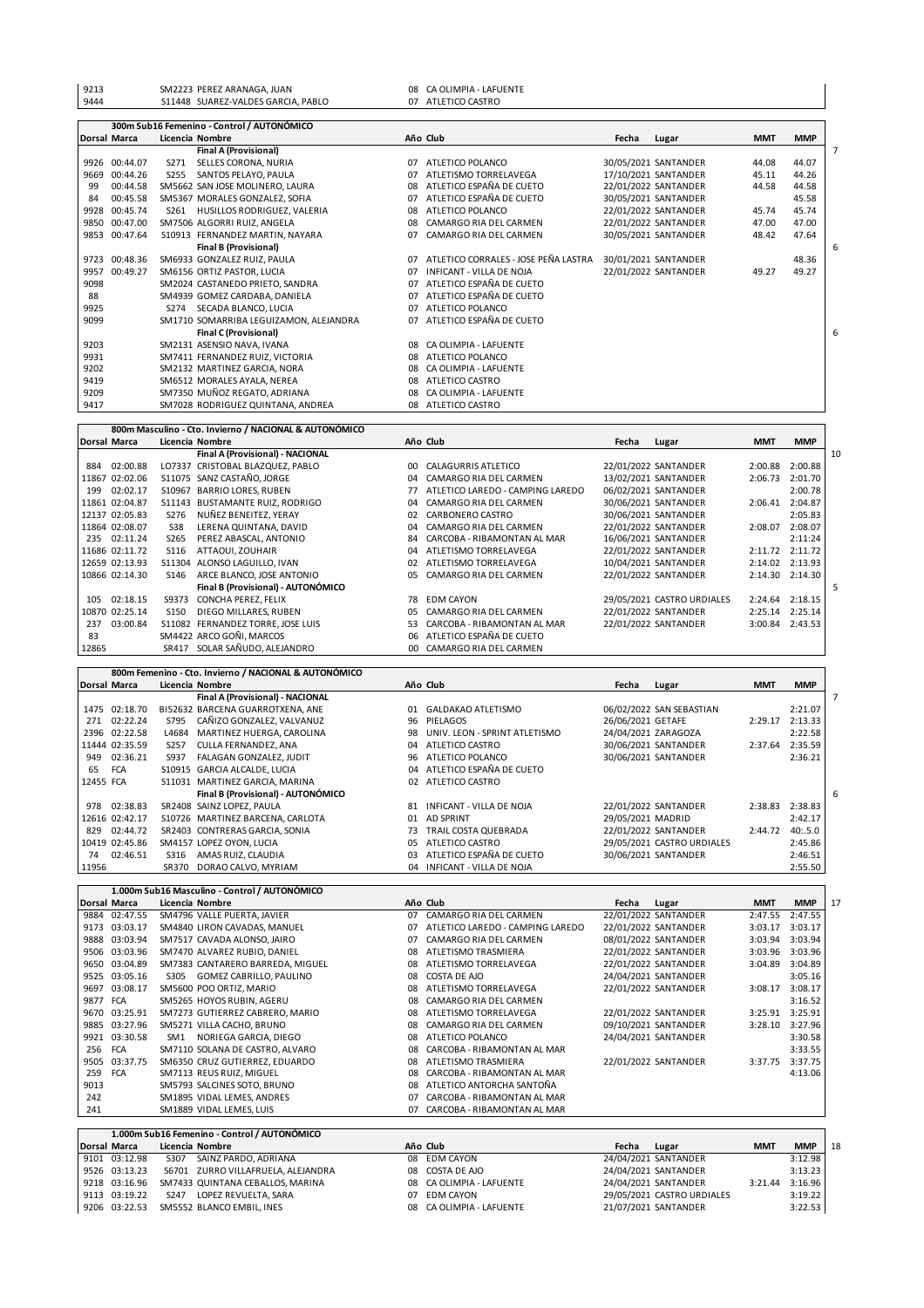|          | 9446 03:25.42 | SM1458 CULLA FERNANDEZ. REBECA     | 08        | ATLETICO CASTRO                      | 22/01/2022 SANTANDER       |         | 3:25.42 3:25.42 |
|----------|---------------|------------------------------------|-----------|--------------------------------------|----------------------------|---------|-----------------|
|          | 9720 03:26.11 | SM7457 CABELLO CAMPUZANO, CARLA    | 08        | ATLETICO CORRALES - JOSE PEÑA LASTRA | 24/04/2021 SANTANDER       | 3:37.13 | 3:26.11         |
|          | 9030 03:28.11 | S241 COLSA AGUIRREBURUALDE, HELENA | 07        | <b>BM ATLETICO COLINDRES</b>         | 29/05/2021 CASTRO URDIALES |         | 3:28.11         |
|          | 9857 03:29.02 | SM5725 HERNANDEZ LOPEZ, PAULA      | 08        | CAMARGO RIA DEL CARMEN               | 24/04/2021 SANTANDER       | 3:34.09 | 3:29.02         |
|          | 9722 03:30.34 | VUELTA IZQUIERDO, CARLOTA<br>S184  | 07        | ATLETICO CORRALES - JOSE PEÑA LASTRA | 22/01/2022 SANTANDER       |         | 3:30.34 3:30.34 |
|          | 9031 03:35.56 | SM5829 ABASCAL RUEDA, CARMEN       | 08        | <b>BM ATLETICO COLINDRES</b>         | 22/01/2022 SANTANDER       |         | 3:35.56 3:35.56 |
|          | 9719 03:37.73 | SM5419 GONZALEZ BENGOCHEA, ALBA    | <b>08</b> | ATLETICO CORRALES - JOSE PEÑA LASTRA | 22/01/2022 SANTANDER       |         | 3:37.73 3:37.73 |
|          | 9724 03:39.80 | SM5106 GONZALEZ URQUIJO. TANIA     | 07        | ATLETICO CORRALES - JOSE PEÑA LASTRA | 22/01/2022 SANTANDER       |         | 3:39.80 3:39.80 |
| 9036 FCA |               | SM6412 ORTIZ SAN ROMAN, ESTELA     | 07        | <b>BM ATLETICO COLINDRES</b>         |                            |         | 3:40.03         |
|          | 9863 03:56.06 | SM6438 LOMBARDO PEREZ. JUDITH      | 07        | CAMARGO RIA DEL CARMEN               | 22/01/2022 SANTANDER       |         | 3:56.06 3:56.06 |
|          | 9418 04:01.86 | SM5472 ZUBILLAGA VIVANCO, PAULA    | 08        | ATLETICO CASTRO                      | 22/01/2022 SANTANDER       |         | 4:01.86 3:55.79 |
|          | 9425 04:03.87 | SM5466 PEÑA DIEZ, PAULA            | 07        | ATLETICO CASTRO                      | 29/05/2021 CASTRO URDIALES | 4:04.40 | 3:50.89         |
|          | 9424 04:30.78 | DIAZ-ROMERAL MERINO, NAYRA<br>S327 | 07        | ATLETICO CASTRO                      | 22/01/2022 SANTANDER       |         | 4:30.78 4:21.64 |
|          |               |                                    |           |                                      |                            |         |                 |

|           |                     |      | 3.000m Masculino - Cto. Invierno / NACIONAL & AUTONÓMICO          |    |                                         |       |                          |                   |                   |
|-----------|---------------------|------|-------------------------------------------------------------------|----|-----------------------------------------|-------|--------------------------|-------------------|-------------------|
|           | <b>Dorsal Marca</b> |      | Licencia Nombre                                                   |    | Año Club                                | Fecha | Lugar                    | <b>MMT</b>        | <b>MMP</b>        |
|           |                     |      | <b>Final A (Provisional) - NACIONAL</b>                           |    |                                         |       |                          |                   |                   |
| 20        | 08:14.68            |      | S11234 CUADRADO PIGUEIRAS, DIEGO                                  |    | 91 PEÑA DE FONDO CANTABRIA              |       | 13/03/2021 SANTANDER     |                   | 8:14.68           |
| 311       | 08:43.91            | S806 | COBO CACHAN, SANTIAGO                                             | 96 | PIELAGOS                                |       | 18/04/2021 SANTANDER     |                   | 8:40.04           |
|           | 483 FCA             | S41  | CANTERO HERRERO, JOSE MARIA                                       |    | 92 REINOSA RUNNING                      |       |                          |                   |                   |
|           | 1470 09:00.28       |      | BI8142 HOYOS ALONSO, WOGEN                                        |    | 01 GALDAKAO ATLETISMO                   |       | 06/02/2022 SAN SEBASTIAN |                   | 9:06.06           |
| 999       | <b>FCA</b>          |      | S10980 MARTINEZ RUBIO, FELIX JAVIER                               |    | 70 MAINSA - SAPPORO                     |       |                          |                   | 9:00.75           |
|           | 317 09:06.33        |      | S11415 BRIZ RUIZ, ADRIAN                                          |    | 87 PIELAGOS                             |       | 13/03/2021 SANTANDER     |                   | 9:06.33           |
|           | 12654 09:17.98      |      | S10936 HERNANDEZ FERNANDEZ, MARTIN                                |    | 01 ATLETISMO TORRELAVEGA                |       | 08/01/2022 SANTANDER     |                   | 9:17.98 9:17.98   |
| 11687 FCA |                     |      | S10861 HERRERIA SOMAVILLA, CARMELO                                |    | 03 ATLETISMO TORRELAVEGA                |       |                          |                   | 9:26.93           |
|           | 10129 09:28.30      |      | S11282 RADA SANTAMARIA, DIEGO                                     |    | 05 EDM CAYON                            |       | 22/01/2022 SANTANDER     |                   | 9:28.30 9:28.30   |
| 973       | 09:34.55            |      | S10512 FERNANDEZ COBO, MIGUEL ANGEL                               |    | 68 INFICANT - VILLA DE NOJA             |       | 23/01/2021 SANTANDER     |                   | 8:51.97           |
| 975       | 09:41.36            |      | S10886 RONCERO DOMINGUEZ, FABIAN                                  | 70 | <b>INFICANT - VILLA DE NOJA</b>         |       | 23/01/2021 SANTANDER     |                   | 9:51.41 8:59.90   |
| 712       | 09:43.02            |      | S10618 SANTIAGO BROCH, SERGIO                                     |    | 75 ATLETISMO TORRELAVEGA                |       | 22/01/2022 SANTANDER     |                   | 9:43.02 8:55.27   |
|           | 597 FCA             |      | S11250 HERRERA DEL CAMPO, ALBERTO                                 |    | 77 VALLES PASIEGOS - SOBAOS LUCA        |       |                          |                   | 9:43.52           |
|           | 235 09:48.44        |      | S265 PEREZ ABASCAL, ANTONIO                                       |    | 84 CARCOBA - RIBAMONTAN AL MAR          |       | 12/10/2021 SANTANDER     |                   | 48:4.4            |
|           | 256 09:58.47        |      | S8267 SOLANA GARCIA, JOSE MANUEL                                  |    | 67 CARCOBA - RIBAMONTAN AL MAR          |       | 22/01/2022 SANTANDER     |                   | 9:58.47 9:23.35   |
|           | 10113 10:09.41      |      | S11275 ALONSO MELO, ABEL                                          |    | 05 EDM CAYON                            |       | 22/01/2022 SANTANDER     |                   | 10:09.41 10:09.41 |
|           |                     |      | Final B (Provisional) - AUTONÓMICO                                |    |                                         |       |                          |                   |                   |
|           | 771 10:20.59        |      | SR2158 ORTIZ ARANO, IÑIGO                                         |    | 81 SOMOS ECOPARQUE                      |       | 13/03/2021 SANTANDER     |                   | 10:37.61 10:20.59 |
|           | 9652 10:29.09       | S194 | CAMPO TOYOS, IZAN                                                 | 07 | ATLETISMO TORRELAVEGA                   |       | 08/01/2022 SANTANDER     |                   | 10:29.09 10:29.09 |
| 61        | 11:31.12            |      | SR409 MARTIN MORENO, CARLOS                                       |    | 04 ATLETICO ESPAÑA DE CUETO             |       | 22/01/2022 SANTANDER     |                   | 11:31.12 11:31.12 |
| 48        | 11:46.36            |      | S9737 TERAN VIGIL, GONZALO                                        |    | 63 BM ATLETICO COLINDRES                |       | 22/01/2022 SANTANDER     |                   | 11:46.36 10:54.87 |
| 728       | <b>FCA</b>          |      | S5526 GARCIA BARANDA, LUIS MIGUEL                                 |    | 52 ATLETICO CORRALES - JOSE PEÑA LASTRA |       |                          |                   | 11:56.58          |
| 237       | 12:41.48            |      | S11082 FERNANDEZ TORRE, JOSE LUIS                                 |    | 53 CARCOBA - RIBAMONTAN AL MAR          |       | 06/02/2021 SANTANDER     |                   | 13:43.99 12:18.90 |
| 92        | 13:43.96            |      | S11292 TURISO PEÑA, JESUS MARIA                                   |    | 49 ATLETICO ESPAÑA DE CUETO             |       | 08/01/2022 SANTANDER     |                   | 13:43.96 13:10.60 |
| 304       |                     |      | SR2104 BOMBIN RUIZ, GABRIEL                                       |    | 81 PIELAGOS                             |       |                          |                   |                   |
| 60        |                     |      | S10607 ITURRI IGLESIAS, JULIAN                                    |    | 75 ATLETICO ESPAÑA DE CUETO             |       |                          |                   |                   |
| 988       |                     |      | SR1658 MENDIGUREN PELAYO, JOSE MARIA                              |    | 72 MAINSA - SAPPORO                     |       |                          |                   |                   |
| 716       |                     | SR14 | NAMMARI SAIZ, ZEID                                                |    | 88 ATLETICO CORRALES - JOSE PEÑA LASTRA |       |                          |                   |                   |
|           |                     |      |                                                                   |    |                                         |       |                          |                   |                   |
|           |                     |      | 3.000m Femenino - Cto. Invierno / AUTONÓMICO                      |    |                                         |       |                          |                   |                   |
|           | Dorsal Marca        |      | Licencia Nombre                                                   |    | Año Club                                | Fecha | Lugar                    | <b>MMT</b>        | <b>MMP</b>        |
|           | 950 10:42.96        |      | S10885 PALACIOS AJA, MERCEDES                                     |    | 70 INFICANT - VILLA DE NOJA             |       | 10/04/2021 SANTANDER     |                   | 10:50.40 10:02.36 |
|           | 9118 10:44.56       | S308 | RADA SANTAMARIA, DANIELLA                                         | 08 | <b>EDM CAYON</b>                        |       | 27/03/2021 LOS CORRALES  |                   | 10:44.56          |
|           | 9172 10:45.73       | S233 | LINARES RASINES, MARINA                                           |    | 07 ATLETICO LAREDO - CAMPING LAREDO     |       | 10/04/2021 SANTANDER     |                   | 11:14.92 10:45.73 |
|           | 979 10:55.96        |      | S2232 MARIN CAMPOS, MARIA                                         |    | 98 INFICANT - VILLA DE NOJA             |       | 08/01/2022 SANTANDER     |                   | 10:55.96 10:55.96 |
|           | 9651 11:38.96       |      | SM6205 MARCOS CABALLERO, REBECA                                   | 08 | ATLETISMO TORRELAVEGA                   |       | 08/01/2022 SANTANDER     | 11:38.96 11:38.96 |                   |
| 81        | 13:28.54            |      | SM7554 MENDIGUREN DE LA TORRE, CARLOTA                            | 06 | ATLETICO ESPAÑA DE CUETO                |       | 22/01/2022 SANTANDER     |                   | 13:28.54 13:28.54 |
|           | 12855 13:53.49      |      | S11037 MOLINERO SAIZ, CARMEN                                      |    | 02 CAMARGO RIA DEL CARMEN               |       | 08/01/2022 SANTANDER     |                   | 13:53.49 12:34.00 |
|           |                     |      |                                                                   |    |                                         |       |                          |                   |                   |
|           | <b>Dorsal Marca</b> |      | Pértiga Masculino - Cto. Invierno / AUTONÓMICO<br>Licencia Nombre |    | Año Club                                | Fecha | Lugar                    | <b>MMT</b>        | <b>MMP</b>        |
|           |                     |      |                                                                   |    |                                         |       |                          |                   |                   |

|            | TDorsal Marca       |            | Licencia Nombre                               |    | ANO LIUD                  | recna             | Lugar                    | <b>IVIIVI I</b> | <b>IVIIVIP</b> |
|------------|---------------------|------------|-----------------------------------------------|----|---------------------------|-------------------|--------------------------|-----------------|----------------|
|            | 4,70                |            | S11453 VECILLA ARA, SERGIO                    |    | 02 ATLETICO SALAMANCA     |                   | 26/12/2021 SAN SEBASTIAN | 4.66            | 4.70           |
| 633        | 4,30                |            | S11463 COMIN PESCADOR, MAURO                  |    | 04 GO FIT ATHLETICS       |                   | 07/07/2021 SANTANDER     |                 | 4.26           |
|            | 4,25                |            | S11237 SALCEDO VELA, LUIS ENRIQUE             |    | 90 ATLETICO SALAMANCA     |                   | 30/01/2021 SANTANDER     | 3.65            | 4.30           |
| 11862 3,95 |                     |            | S11455 BUSTILLO GONZALEZ, SAMUEL              |    | 04 CAMARGO RIA DEL CARMEN |                   | 30/01/2021 SANTANDER     | 3.60            | 3.95           |
| 675        | 3.30                | S1199      | GARCIA GARCIA, DAVID                          | 92 | ATLETISMO TORRELAVEGA     |                   | 07/01/2022 SANTANDER     | 3.30            | 4.00           |
| 10876 2.30 |                     | S92        | SANZ CASTAÑO, VICTOR                          |    | 06 CAMARGO RIA DEL CARMEN |                   | 08/01/2022 SANTANDER     | 2.30            | 2.30           |
| 10217 2.10 |                     | <b>S66</b> | SANZ MARTINEZ, ARTURO                         |    | 06 CA OLIMPIA - LAFUENTE  |                   | 08/01/2022 SANTANDER     | 2.10            | 2.10           |
| 9427 2,05  |                     |            | SM530 JIMENEZ CUADRA, IKER                    | 07 | ATLETICO CASTRO           |                   | 17/10/2021 SANTANDER     |                 | 2.05           |
|            |                     |            |                                               |    |                           |                   |                          |                 |                |
|            |                     |            | Pértiga Femenino - Cto. Invierno / AUTONÓMICO |    |                           |                   |                          |                 |                |
|            | <b>Dorsal Marca</b> |            | Licencia Nombre                               |    | Año Club                  | Fecha             | Lugar                    | <b>MMT</b>      | <b>MMP</b>     |
| 10302 3,30 |                     |            | S11456 DE ANDRES CUESTA, MARTA                |    | 05 PIELAGOS               |                   | 16/06/2021 SANTANDER     | 3.15            | 3.30           |
|            | 3,10                |            | S103 GRANJA DE ZUASNABAR, MAITE               |    | 06 LEA LA BLANCA          | 21/03/2021 OVIEDO |                          | 2.90            | 3.10           |
|            | 2,85                |            | S11450 GRANJA DE ZUASNABAR. SOFIA             | 03 | LEA LA BLANCA             |                   | 07/01/2022 SANTANDER     | 2.85            | 2.85           |
|            |                     |            |                                               |    |                           |                   |                          |                 |                |
| 9421 2,15  |                     |            | SM5479 VELEZ MONTES, MAR                      | 08 | ATLETICO CASTRO           |                   | 22/01/2022 SANTANDER     | 2.15            | 2.15           |
| 9206       |                     |            | SM5552 BLANCO EMBIL, INES                     | 08 | CA OLIMPIA - LAFUENTE     |                   |                          |                 | 1.70           |

|             |                     | Triple Salto Masculino - Cto. Invierno / AUTONÓMICO |                                 |                      |       |            |            |    |
|-------------|---------------------|-----------------------------------------------------|---------------------------------|----------------------|-------|------------|------------|----|
|             | Dorsal Marca        | Licencia Nombre                                     | Año Club                        | Fecha                | Lugar | <b>MMT</b> | <b>MMP</b> | 5  |
|             |                     | Tablas a 9/10 y 11m                                 |                                 |                      |       |            |            |    |
| 499         | 12,74               | S11410 ABIA GREGORIO, JOSE ANTONIO                  | <b>REINOSA RUNNING</b><br>78    | 13/03/2021 SANTANDER |       | 12.30      | 12.74      |    |
| 10215 12,32 |                     | <b>GOMEZ GOMEZ, WENDU</b><br>S231                   | 06 CA OLIMPIA - LAFUENTE        | 08/05/2021 SANTANDER |       |            |            |    |
|             | 9870 12,07          | ALAGUERO DEL VAL. OSCAR<br>S256                     | CAMARGO RIA DEL CARMEN<br>07    | 22/01/2022 SANTANDER |       | 12.07      | 12.07      |    |
|             | 9420 11,27          | SM1761 PEÑA LOPEZ, ANDER                            | ATLETICO CASTRO<br>07           | 22/01/2022 SANTANDER |       | 11.27      | 11.27      |    |
| 9444        |                     | S11448 SUAREZ-VALDES GARCIA, PABLO                  | ATLETICO CASTRO<br>07           |                      |       |            |            |    |
|             |                     |                                                     |                                 |                      |       |            |            |    |
|             |                     |                                                     |                                 |                      |       |            |            |    |
|             |                     | Triple Salto Femenino - Cto. Invierno / AUTONÓMICO  |                                 |                      |       |            |            |    |
|             | <b>Dorsal Marca</b> | Licencia Nombre                                     | Año Club                        | Fecha                | Lugar | <b>MMT</b> | <b>MMP</b> |    |
|             |                     | Final B (Provisional) - Tablas a 7 y 9m             |                                 |                      |       |            |            | 17 |
| 10430 9,26  |                     | SM6122 MONTES RUIZ, ANGELA                          | 06 ATLETICO CASTRO              | 22/01/2022 SANTANDER |       | 9.26       | 9.26       |    |
| 10432 8,97  |                     | SM5470 DE MIGUEL LEAL, CARLOTA                      | ATLETICO CASTRO<br>06.          | 22/01/2022 SANTANDER |       | 8.97       | 8.97       |    |
| 9931 8,96   |                     | SM7411 FERNANDEZ RUIZ, VICTORIA                     | ATLETICO POLANCO<br>08          | 22/01/2022 SANTANDER |       | 8.96       | 8.96       |    |
| 9854 8,95   |                     | SM5268 GARCIA GUTIERREZ. ALBA                       | CAMARGO RIA DEL CARMEN<br>08.   | 22/01/2022 SANTANDER |       | 8.95       | 8.95       |    |
| 9010        | 8,73                | SM6071 CRUZ PRADA. INES                             | ATLETICO ANTORCHA SANTOÑA<br>07 | 08/05/2021 SANTANDER |       |            |            |    |